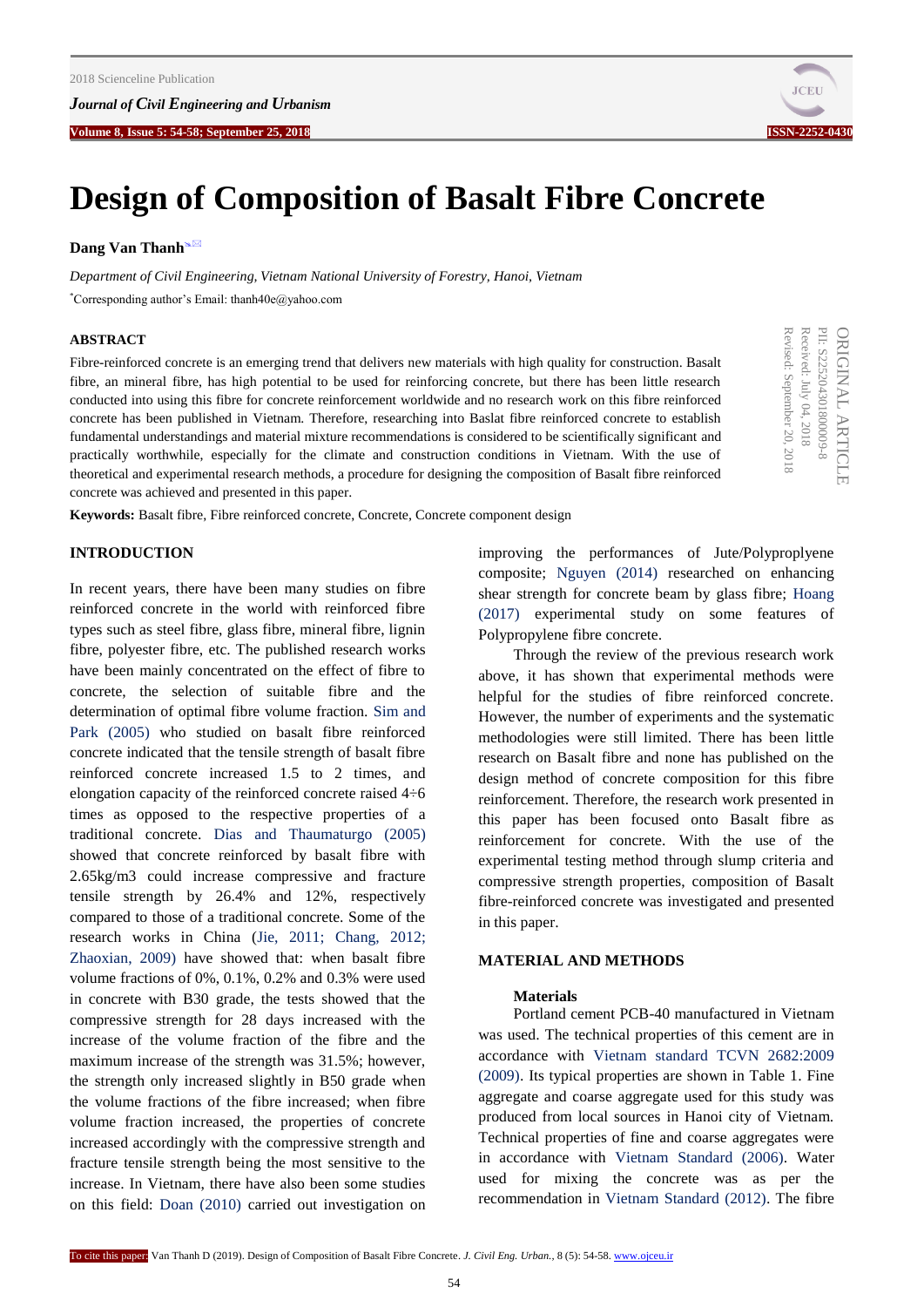used was basalt fibre. The picture of basalt fibre is shown in Figure 1, and its properties are shown in Table  $\mathcal{L}$ 

|  |  | Table 1. Typical properties of cement PCB-40 |  |  |
|--|--|----------------------------------------------|--|--|
|--|--|----------------------------------------------|--|--|

| $\mathbf{N^0}$ | <b>Typical properties</b>     | <b>Request</b>                 |  |
|----------------|-------------------------------|--------------------------------|--|
|                | <b>Compressive strength</b>   |                                |  |
|                | $-3$ days ( $\pm$ 45 minutes) | $\geq$ 21 N/mm <sup>2</sup>    |  |
|                | $-28$ days ( $\pm 8$ hours)   | $\geq$ 40 N/mm <sup>2</sup>    |  |
|                | <b>Setting time</b>           |                                |  |
| 2              | - Initial                     | $>45$ mins                     |  |
|                | - Final                       | $\leq$ 375 mins                |  |
|                | <b>Fineness</b>               |                                |  |
| 3              | - The amount of 0.09 mm sieve | $\leq 10\%$                    |  |
|                | - Blain rate                  | $\geq$ 2800 cm <sup>2</sup> /g |  |



Figure 1. Basalt fibre

|  | Table 2. Properties of Basalt fibre |  |  |
|--|-------------------------------------|--|--|
|--|-------------------------------------|--|--|

| <b>Properties</b>           | Value                |
|-----------------------------|----------------------|
| Density                     | 2,65 $g/cm^3$        |
| Ultimate elongation         | 3.1%                 |
| Diameter                    | $7 \div 13 \mu m$    |
| Fiber length                | $6 \div 12$ mm       |
| Melting point               | $1050^{0}$           |
| Tensile strength            | $4100 \div 4840$ MPa |
| Resistance to acid and base | Good                 |
| Young's modulus             | $93.1 \div 110$ GPa  |
| Water absorption            | N/a                  |
| Health risk                 | Safe, non-toxic      |

#### **Methods**

The theoretical and experimental methods were used to design the concrete components. By theoretical calculations in combination with laboratory tests, the concrete components were determined through two indicators, namely, the strength and slump of the concrete mixture. In particular, the following procedure was carried out:

1) Determine the amount of mixing water (W);

2) Determine the ratio of cement to water (C/W);

3) Determine the amount of cement (C) and basalt fibre (F);

4) Determine the amount of coarse and fine aggregate  $(C_a)$ ,  $(F_a)$ ;

5) Finalise the theoretical calculations;

6) Verify the calculations by experimental tests.

# **The experimental method for determining the slump and compressive strengths**

The slump of mixture and compressive strength of the concrete were determined according to Vietnamese [standard TCVN3106 \(1993\) and TCVN 3118](#page-4-0) (1993).

# **RESULTS AND DISCUSSION**

#### **Determining the amount of mixing water**

The amount of water (W) was determined based on the conditions of the materials and designing requirements. Chosen concrete grade was B15 with average compressive strength  $R_b = 20Mpa$ ; the coarse aggregate used had the largest diameter  $D_{\text{max}} = 20$ mm.

The slump of concrete mixture and the amount of mixing water was selected by the method used in common constructions [\(Pham et al., 2011\):](#page-4-0) for coarse aggregate, crushed stones with  $D_{\text{max}} = 20$ mm were used, and the slump of mixture was about  $6 \div 8$ cm. The amount of water determined for  $1m<sup>3</sup>$  of the concrete was 205 litres.

#### **Determining the ratio of cement to water**

The ratio of cement to water (C/W) was based on the Bolomey – Skramtaev formula [\(Pham et al., 2011\):](#page-4-0) 

Regular concrete (C/W = 1.4 ÷ 2.5):  
\n
$$
\frac{C}{W} = \frac{R_b}{AR_c} + 0.5
$$

High strength concrete  $(C/W > 2.5)$ :  $\frac{C}{W} = \frac{R_b}{A_1 R_c} - 0.5$ 

In which:  $R_C$  – the strength of cement ( $R_C$  = 40MPa);  $R_b$  – the strength of concrete at 28 days; A and  $A_1$  – the factors of raw materials, were indicated in reference [\(Pham et al., 2011\).](#page-4-0) The raw materials used were with good quality and the strength of concrete was 20MPa. Therefore, the formula was selected for a regular concrete with  $A = 0.55$ .

The cement –water ratio was finally calculated to be:  $C/W = 1.41$ .

# **Determining the amount of cement and fibre**

Determining the amount of cement (C) was based on C/W ratio which was determined in the above step.

$$
C=\frac{C}{W}W, kg
$$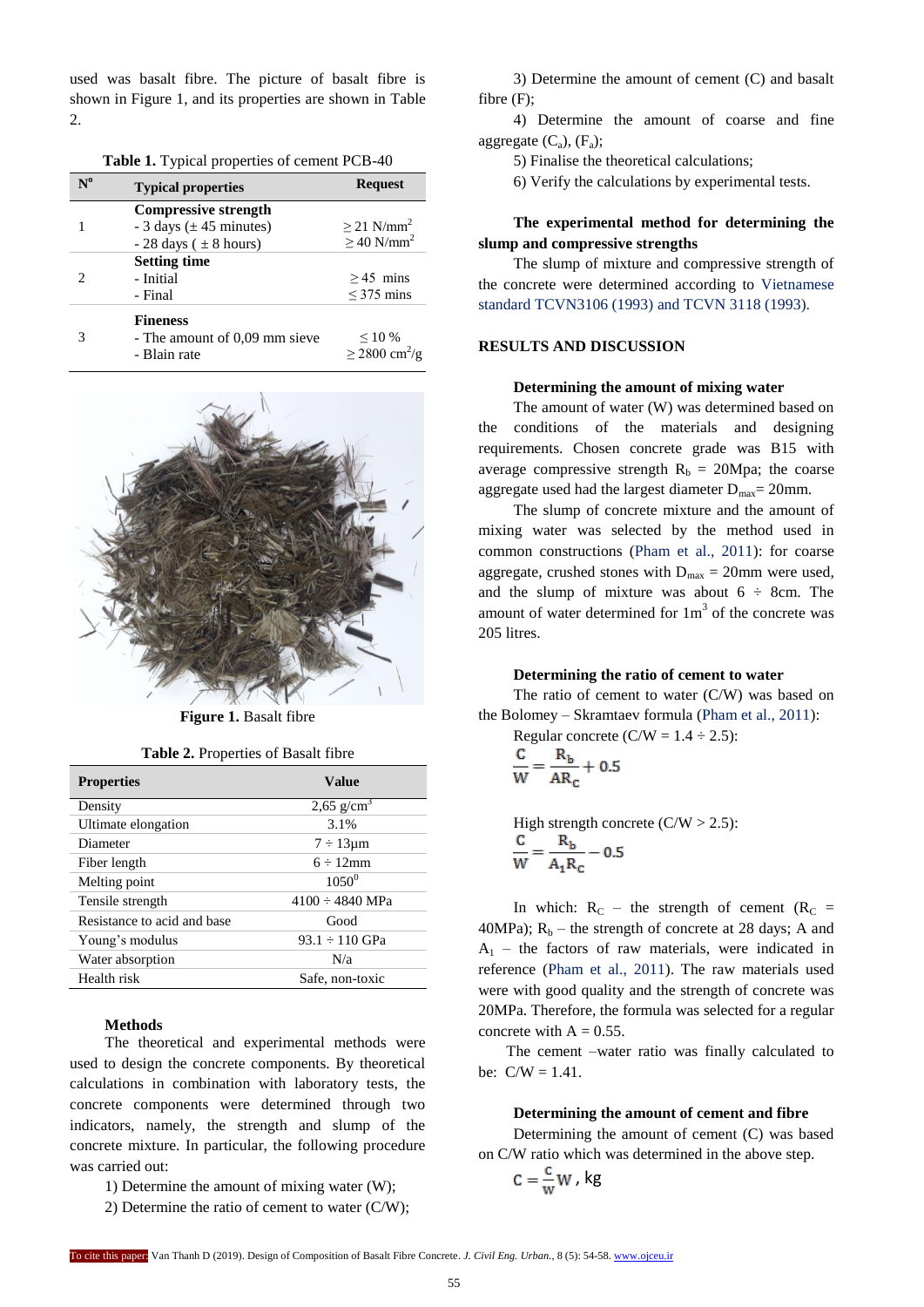From the amount of water  $W = 205$  litres and the  $C/W$  ratio = 1.42 determined above, the amount of cement for  $1m<sup>3</sup>$  of concrete was calculated to be 290 kg. The amount of cement should be compared to the amount of minimum and maximum cement  $(C_{min}$  and  $C<sub>max</sub>$ ) which are based on the design standard. The determined cement amount was within the range for the minimum and maximum cement in Vietnam standard.

The reinforcing fibre content was determined from the published research results in the research communities [\(Sim and Park, 2005; Thaumaturgo, 2005;](#page-4-0)  [Jie, 2011; Chang, 2012; Zhaoxian, 2009\).](#page-4-0) Based on the review of the published results, the amount of basalt fibre for  $1m<sup>3</sup>$  of concrete was selected to be 2.5 kg.

# **Determining the amount of coarse and fine aggregate**

*Determining the amount of coarse aggregate (crushed stone -*  $C_a$ *):* The formula for 1m3 of concrete was determined as follows:

$$
C_{a} = \frac{1000}{\frac{k_{d}rc_{a}}{v_{o}c_{a}} + \frac{1}{v_{a}c_{a}}}, kg
$$

Where:  $r_{Ca}$  - porosity of crushed stone;  $k_d$  - loss coefficient, determined in Table 3;  $\gamma_{0Ca}$  - volumetric weight of crushed stone,  $g/cm^3$ ;  $\gamma_{aCa}$  - density of solid particles of crushed stone,  $g/cm<sup>3</sup>$ .

| <b>Table 3.</b> Loss coefficient in concrete |                      |        |  |  |
|----------------------------------------------|----------------------|--------|--|--|
| Cement in $1m^3$ of<br>concrete              | <b>Crushed stone</b> | Graval |  |  |
| 250                                          | 1.30                 | 1.34   |  |  |
| 300                                          | 1.36                 | 1.42   |  |  |
| 350                                          | 1.42                 | 1.48   |  |  |
| 400                                          | 1.47                 | 1.52   |  |  |

The cement amount calculated above was  $C =$ 292kg, from Table 3,  $k_d = 1.36$ ; crushed stone having: volumetric weight of crushed stone:  $γ_{0Ca} = 1.48g/cm^3$ ; density of solid particles of crushed stone:  $\gamma_{aCa}$  = 2.8g/cm<sup>3</sup> and porosity of crushed stone:  $r_{Ca} = 0.47$ .

Substituting all the parameters into the formula, the amount of crushed stone in  $1m<sup>3</sup>$  of concrete was calculated to be  $C_a = 1267$ kg.

*Determining the amount of fine aggregate (Sand - Fa):* After the amount of the mixing water, cement and crushed stoneware determined, the sand for  $1m<sup>3</sup>$  of

concrete was calculated using the following formula:  
\n
$$
F_a = \left[1000 - \left(\frac{C}{\gamma_{ac}} + \frac{C_a}{\gamma_{aca}} + W\right)\right] \gamma_{aFa}; kg
$$

Where:  $\gamma_{\rm ac}$  – weight of solid particles of cement ( $\gamma_{\text{aC}} = 3.05 \text{g/cm}^3$ );  $\gamma_{\text{aCa}}$  – weight of solid particles of cursed stone ( $\gamma_{aCa} = 2.8$  g/cm<sup>3</sup>);  $\gamma_{aFa}$  – weight of solid particles of sand ( $\gamma_{\text{aFa}} = 2.75 \text{g/cm}^3$ ).

Substituting all these parameters into the above formula gives the amount of sand:  $F_a = 681 \text{kg}$ .

#### **Summarizing the theoretical calculation results**

The calculated results for  $1m<sup>3</sup>$  of concrete is shown in Table 4.

**Table 4.** The results of the theoretically calculated

| ingredients                                                                                     |     |     |     |     |  |
|-------------------------------------------------------------------------------------------------|-----|-----|-----|-----|--|
| ${\bf F_a}$<br>$C$ (littre)<br>$\mathbf{W}$ (kg)<br>$C_{a}$ (kg)<br>$\mathbf{F}_a$ (kg)<br>(kg) |     |     |     |     |  |
| 1267                                                                                            | 681 | 290 | 205 | 2.5 |  |

# **Verifying the calculated results by experiment and adjustment**

*Checking the slump of mixture:* Kneading the mixture with the identified ingredients in the theoretical calculations (Table 4) and testing the slump of mixture.

If the experiment slump is smaller than the required slump  $(S < S<sub>yc</sub>)$  the amount of water and cement must be adjusted with the W/C ratio being maintained constant.

If  $S > S_{yc}$ : the amount of sand and crushed stone must be changed; however, the  $F_a/C_a$  ratio must be kept constant.

If  $S = S_{yc}$ : The result was used and the raw materials were adjusted for  $1m<sup>3</sup>$  of concrete.

The adjustments of the raw materials were calculated by the following formulas:

 $C_a' = 1000$ .  $C_a/V$ ;  $F_a' = 1000$ .  $F_a/V$ ;  $C' = 1000$ .  $C/V$ ;  $W' = 1000$ .  $W/V$ 

Here:  $C_a$ ,  $F_a$ ,  $C$ ,  $W$ : the amount of the crushed stone, sand, cement and water for the volume (litre) of the concrete mixture (kg), respectively;

 $C_a$ ,  $F_a$ ,  $C$ ,  $W$ : the amount of the crushed stone, sand, cement and water for  $1m<sup>3</sup>$  of the concrete mixture after the adjustment for the slump, respectively.

The experiment conducted for this study is illustrated in Figure 2.



**Figure 2.** Checking the slump of mixture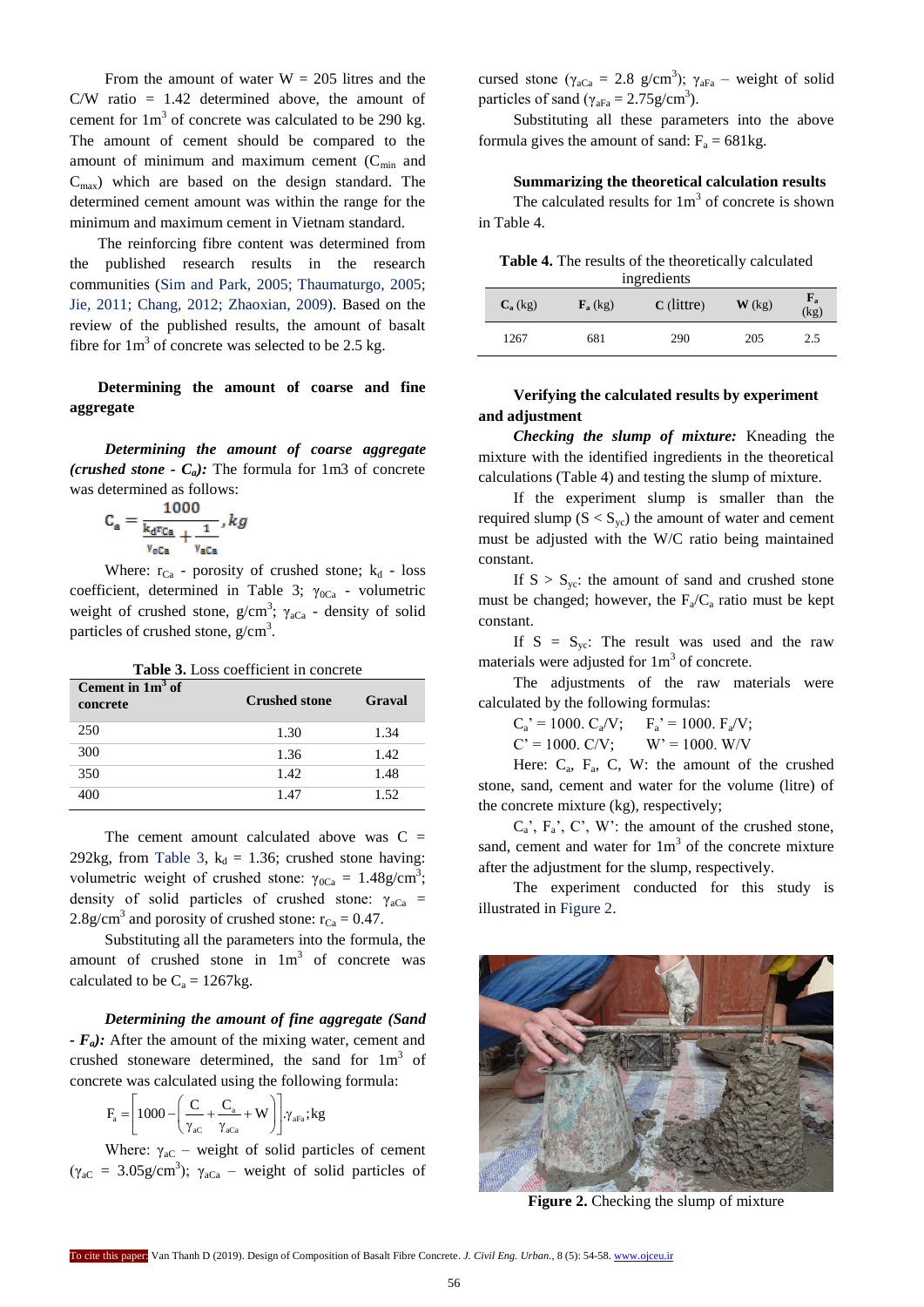The result of the first slump testing is presented in Table 5. These results indicate that the average slump is smaller than the required slump. Therefore, the raw materials for the mixed concrete need to be adjusted. In particular, the amount of cement and water was increased while C/W ratio was kept constant. The water and cement was added and the slump was monitored by subsequent slump tests until the required slump was reached.

It took several rounds of the adjustment of the amount of water and cement and slump tests until the required slump was achieved. The final results for the desirable portions of the raw materials are shown in Table 6. With the proportion of the ingredients in the Table 6, the slump of the samples are shown in the Table 7.

| <b>Table 5.</b> The result of the first slump testing, cm |  |
|-----------------------------------------------------------|--|
|-----------------------------------------------------------|--|

| Sample 1 | Sample 2 | Sample 3 | Average |
|----------|----------|----------|---------|
| 5.5      | 4.0      | 3.0      |         |
|          |          |          |         |

| Table 6. The final result of the adjusted ingredients |  |
|-------------------------------------------------------|--|
|-------------------------------------------------------|--|

| $C_{a}$ (kg) | $\mathbf{F}_a$ (kg) | $C$ (littre) | $\mathbf{W}$ (kg) | ${\bf F_a}$<br>(kg) |
|--------------|---------------------|--------------|-------------------|---------------------|
| 1267         | 681                 | 300          | 210               | 2.5                 |
|              |                     |              |                   |                     |

| Sample 1 | Sample 2 | Sample 3 | Average |
|----------|----------|----------|---------|
| 7.5      | 7.0      | 6.5      | 7.0     |

*Verifying compressive strength of the concrete:*  The concrete mixture that gave the satisfactory slump was used to make samples for the compressive strength tests. The concrete mixture was maintained for 28 days. During this period, the concrete mixture was covered with wet cloth for the first day and soaked in water for the remaining 27 days. The average compressive strength  $(R<sub>b28</sub>)$  was then determined and compared with the required compressive strength  $(R_b)$ :

If  $R_{b28} > R_b$  and the average compressive strength was 15% larger than the required compressive strength, then the amount of the cement was reduced. If  $R_{b28} > Rb$ but the average compressive strength is not 15% larger than the required compressive strength, the results were considered acceptable.

If  $R_{h28}$  <  $R_h$ , the cement grade needed to be reselected and other materials needed to be re-calculated.

If  $R_{b28} = R_b$  we accept the result of the design and adjusting raw materials for 1m3 of concrete. The method is conducted same as conducting for slump.

The experiment for the compressive strength is shown in Figure 3. The results of the experiment for the concrete compressive strength made from a mixture of the ingredients that had been corrected for the slump are

presented in Table 8. The results in Table 8 show that the average compressive strength of the concrete sample are greater than the required compressive strength, but the difference is not too greater than 15%. Therefore, the results of the concrete mixture design were considered acceptable. A summary of the experimental results is presented in Table 9.



**Figure 3.** Testing conducted for the compressive strength

| Table 8. The results of compressive strength test, MPa |  |  |
|--------------------------------------------------------|--|--|
|                                                        |  |  |

| Sample 1                                     |                     | Sample 2  |               | Sample 3  |           | Average                            |  |  |  |
|----------------------------------------------|---------------------|-----------|---------------|-----------|-----------|------------------------------------|--|--|--|
| 23.33                                        |                     | 22.13     | 24.22         |           | 23.23     |                                    |  |  |  |
| Table 9. Summary of the experimental results |                     |           |               |           |           |                                    |  |  |  |
| $C_{a}$<br>(kg)                              | ${\bf F_a}$<br>(kg) | C<br>(kg) | W<br>(littre) | F<br>(kg) | S<br>(cm) | $\mathbf{R}_{\mathbf{h}}$<br>(MPa) |  |  |  |
| 1267                                         | 681                 | 300       | 210           | 2.5       | 7.0       | 23.23                              |  |  |  |

# **CONCLUSION**

In reality, different methods could be used for the design of the concrete mixture components. However, combining the theoretical calculations with suitable experimental tests has been considered the best method for high accuracy. With the goal of designing the concrete components using basalt as fibre reinforcement to make a mixture that has a 20MPa compressive strength, the theoretical calculations in combination with experimental testing through slump and compressive strength indicators of the samples have been successfully used for the study in this paper to achieve the desirable results of the concrete mixture. The basic ingredients for 1m3 of concrete have been identified and a specific procedure has been established for the design of the basic components for the polypropylene basalt fibrereinforced concrete.

#### **Competing interests**

The author declare that it has no competing interests.